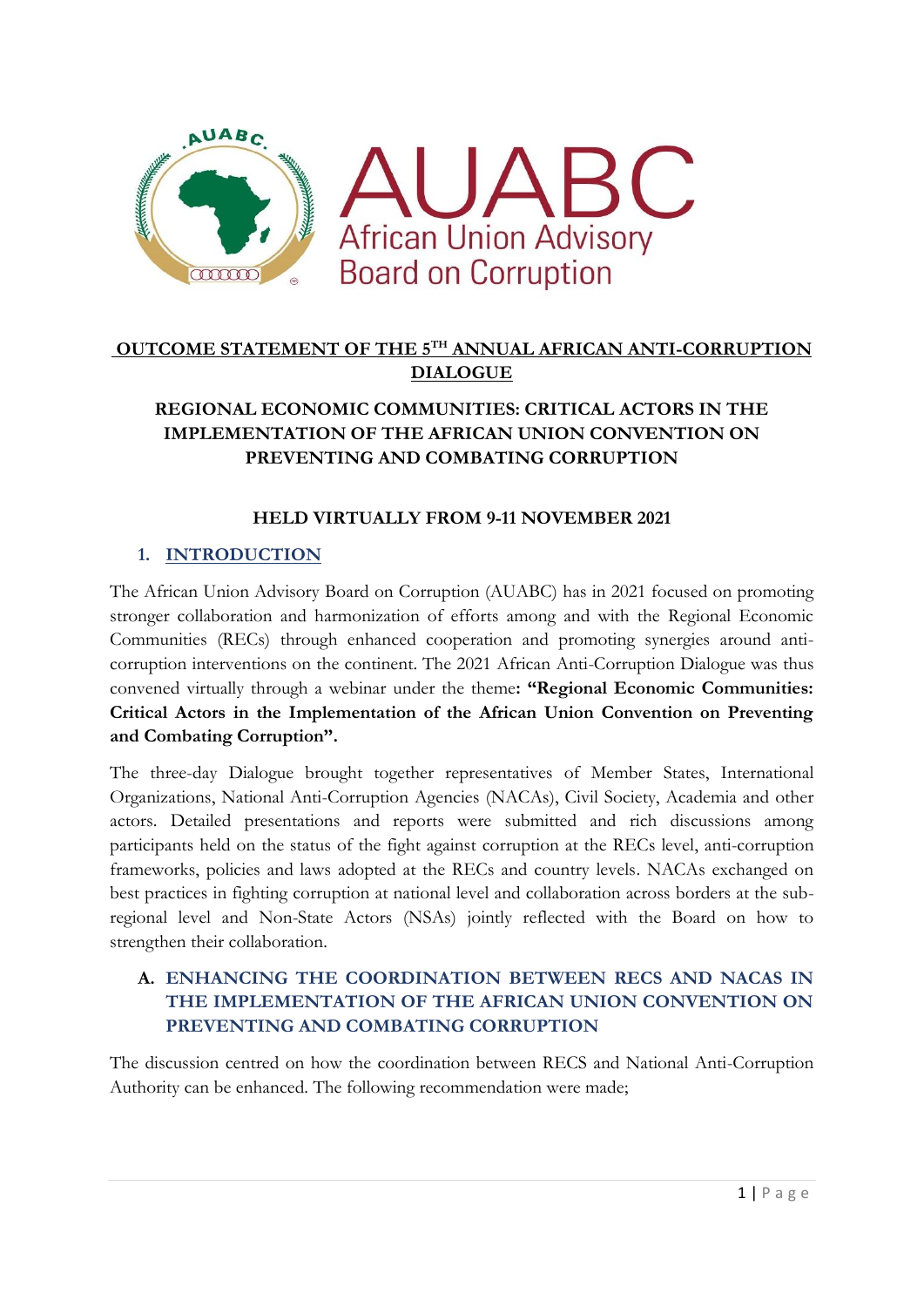- i. Member States must strive to fully comply with the African Union Convention on Preventing and Combating Corruption (AUCPCC) as well as other normative frameworks of the African Union that promotes the fight against corruption.
- ii. The AUABC must work with Member States who have not signed and ratified the Convention in order to encourage them to become State Parties to AUCPCC.
- iii. Member States encouraged to cultivate political will as a necessary precondition to a successful fight against corruption as there is a strong correlation between strong leadership and good governance and winning the war against corruption.
- iv. Recommends that States must ensure policy consistency in the fight against corruption for greater coherence in the promoting the combating of corruption.
- v. Member States were urged to emulate the collective action in other regions that are visibly firm on enforcement and compliance with policy decisions by all Member States.
- vi. Member States are urged to actualize the role defined for Central Banks in the Common African Position on Asset Recovery in addressing IFFs and related corrupt practices in the financial sector.
- vii. There must be a cross learning on implementation and reporting on treaties between the AUCPCC and the United Nations Convention Against Corruption in order to harness support for the monitoring and implementation of the AUCPCC.
- viii. RECS and other actors should put efforts in building capacity among the NACAs such as training of NACAs and key anti-corruption practitioners and particularly on asset tracing and recovery including investigations on IFFs through trade, taxation and money laundering.

#### **B. REFLECTIONS ON THE STATE OF ANTI-CORRUPTION IN AFRICA**

Representatives of NACAs from various countries shared their experiences including successes challenges and innovations in executing their mandates to fight against corruption. Presentation of country reports from Algeria and Mozambique on the state of play in the fight against corruption prefaced similar updates shared by representatives of NACAs in Sierra Leone, Mali, Senegal, Togo, Côte d'Ivoire, Madagascar, Seychelles and Botswana.

#### **The following were the recommendations**

- i. The AUABC is urged to further strengthen the monitoring mechanism under AUCPCC by clarifying the reporting obligation by NACAs and providing technical support on the process to promote compliance.
- ii. Member States should capitalise on and expand the reach of online payment platforms for public services as experience in some States shows that reduced cash transactions significantly lower corruption incidences.
- iii. Prevention is a major pillar in the fight against corruption and NACAs should continue investing in long-term interventions that will address root causes of corruption such as